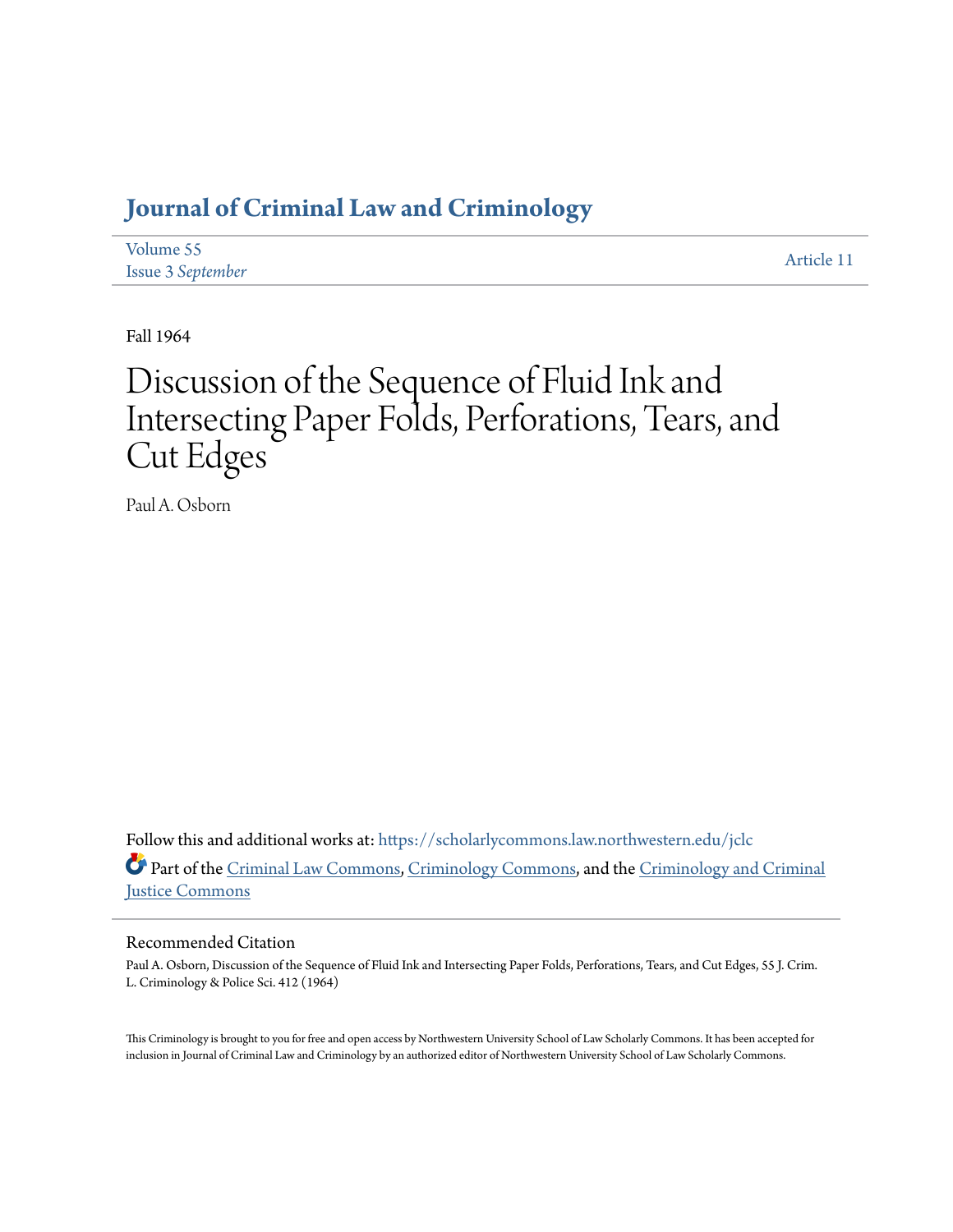## **DISCUSSION OF THE SEQUENCE OF FLUID INK LINES AND INTERSECTING PAPER FOLDS, PERFORATIONS, TEARS, AND CUT EDGES**

#### **PAUL A.** OSBORN

Paul **A.** Osbom is an Examiner of Questioned Documents in New York City where he is associated with his father, Albert **D.** Osbom. He is a member of the American Society of Questioned Document Examiners and the American Academy of Forensic Sciences. This paper was prepared for and presented at the annual meeting of the American Society of Questioned Document Examiners in August 1962 at Milwaukee, Wisconsin.-EDITOR.

#### SEQUENCE WITH INTERSECTING PAPER FOLDS

The evidence in problems involving the sequence of fluid ink and intersecting folds may be of such a distinct, positive nature that the most definite, unreserved conclusion can be made. These particular problems of sequence, in fact, can be definitely resolved a greater percentage of the time than other questions in this particular field. For instance, the sequence of paper folds with typewriting, pencil strokes, or ball point pen strokes are oftentimes more difficult to determine, and evidence in the latter problems is usually more difficult to clearly demonstrate **by** photography.

The basic reason for this is the difference in the nature of fluid ink and its receptiveness to paper over ball point inks and pencil. Fluid ink is an aqueous agent which stains the paper, rather than leaving a layer of oil, clay, or carbon based material on the surface. This fluid ink stain on paper is visibly more responsive to different or changed paper conditions.

Of course, the evidence indicating sequence of these problems is effected by all the features and circumstances involved. Basically, they include the type of fluid ink, the kind of paper and its condition at the time, the kind of pen and pen-point used, the speed and pressure of the ink writing, the direction of the ink stroke in relation to the angle of the pen, the backing under the paper when the stroke was made, and, of course, the particular features about the fold.

It is absolutely necessary to consider each and every material and condition making up a problem of this tvpe. The following list is an outline of such features to be considered before a conclusion is reached on the sequence of fluid ink lines and intersecting folds in the paper.

*PAPER..* Thickness Porosity Surface finish Condition at the time *INK:* Type and make Quick-drying ability Penetration in particular paper Depth of color, consistency Amount of ink in lines Evenness of ink flow *TYPE OF PEN:* Fountain, nib, quill *PEN POINT:* Sharpness of nibs, elasticity of nibs *PEN STROKE:* Speed Pressure exerted Direction of stroke in relation to nib tracks Direction of stroke in relation to angle of pen with the paper surface Direction of stroke in relation to direction of paper fold *PAPER FOLD:* Convex or concave Sharpness of crease Extent of broken fibres Evidence of excessive wear or refolding *NUMBER OF INTERSECTIONS:* Consistency of evidence at each intersection with the same ink and fold.

In these problems of sequence, if certain evidence is not distinctive or entirely fails to prove one sequence, this is not necessarily proof of the reverse sequence. In fact, when a problem does lack dis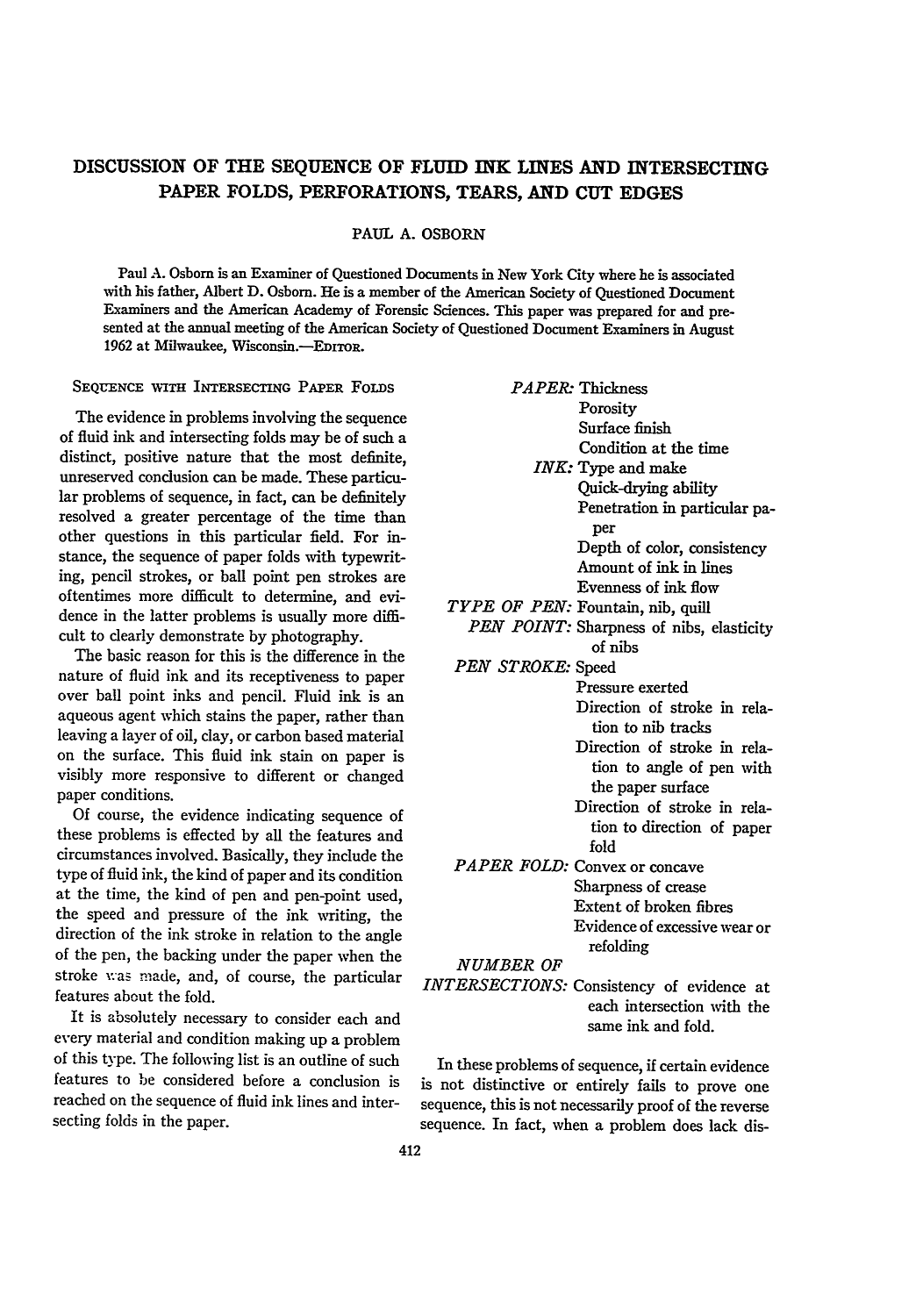tinct evidence of one sequence, extreme caution should be exercised by the examiner regarding any conclusion. In sequence problems the correct answer must be down one of two roads. This alone is a temptation for the overeager examiner or pseudo-scientist to make a definite conclusion on what, for practical purposes, is insufficient evidence.

As an example, take the problem of an ink line made after *a* fold in the paper, where the paper is subsequently refolded and opened many times. This subsequent folding may completely eliminate the original stain at the point of intersection which went out into the broken fibres beyond the width of the ink line, thus suggesting that the fold was made after the ink was written. Other circumstances with these problems may contradict what normally would be clear evidence of one sequence. Because of these possible inconsistencies of evidence, it is essential that every consideration be given to all the materials and circumstances making up each individual sequence problem.

Examination techniques of sequence problems involving fluid ink and paper conditions vary to a great extent. On some occasions, the correct conclusion can be made with good eyesight and sufficient light. On most occasions, magnification to some degree is necessary to analyze all of the evidence in the problem. Strong magnification of the intersection with transmitted light may in some instances be necessary to show the evidence in the clearest manner.

There are practically an unlimited number of variations possible in the materials and circumstances involving sequence problems of fluid ink lines and paper folds. However, there are certain basic evidences, as well as dangerous pitfalls, which can be brought out.

#### *Fluid Ink Lines Written Over Folds*

There are many different results with these problems of sequence, but the most definite and irresistable evidence is the spreading of fluid ink into the broken fibres of a fold away from the edges of the ink line. This condition only occurs when the paper was folded before the ink line was written. The obvious reason for this phenomena is that the porous, broken fibres of paper in the fold attract and soak up the fluid ink more readily than the unbroken fibres on the flat surface of the paper.



Fluid ink lines written over a convex fold. Note that two of the light upward strokes show a skip in the ink line after the point of intersection with the fold.

Equally strong evidence that a line was written over a fold in the paper is the visibly greater density or concentration of ink at the point of intersection than shown in the line just preceding or following the fold.

There is only one situation to the writer's knowledge where this same evidence can occur when the ink line was made before the fold. This is when the paper is folded across the ink line before the ink has completely dried. However, if the fold is concave to the side of the paper bearing the ink line, there is bound to be an off-set of the still-wet ink lines on the paper on the opposite sides of the fold. If it is a convex fold, there is in all probability evidence of smudging along the ink line near the point of intersection, brought about by the action of creasing the paper.

Unfortunately, in sequences of this order the evidence of ink spreading into the fold beyond the edge of the line is not always clear. In fact, this evidence on occasion is entirely lacking. It may be due to a rapid drying ink, or to a fold which is not creased sharply enough to make an appreciable difference in the paper surface. Lack of evidence may also result because the ink line was made very rapidly with a minimum amount of ink flow, or because the pen-pressure was very slight at the point of intersection or a combination of some of these events.

An important consideration in connection with the sequence of a fluid ink line and a paper fold is *whether the fold is convex or concave.* If the fold was sharply creased before the ink line was written, the stain into the broken fibres of the fold is more likely to occur when the fold is convex than when it is concave. One reason for this is that the paper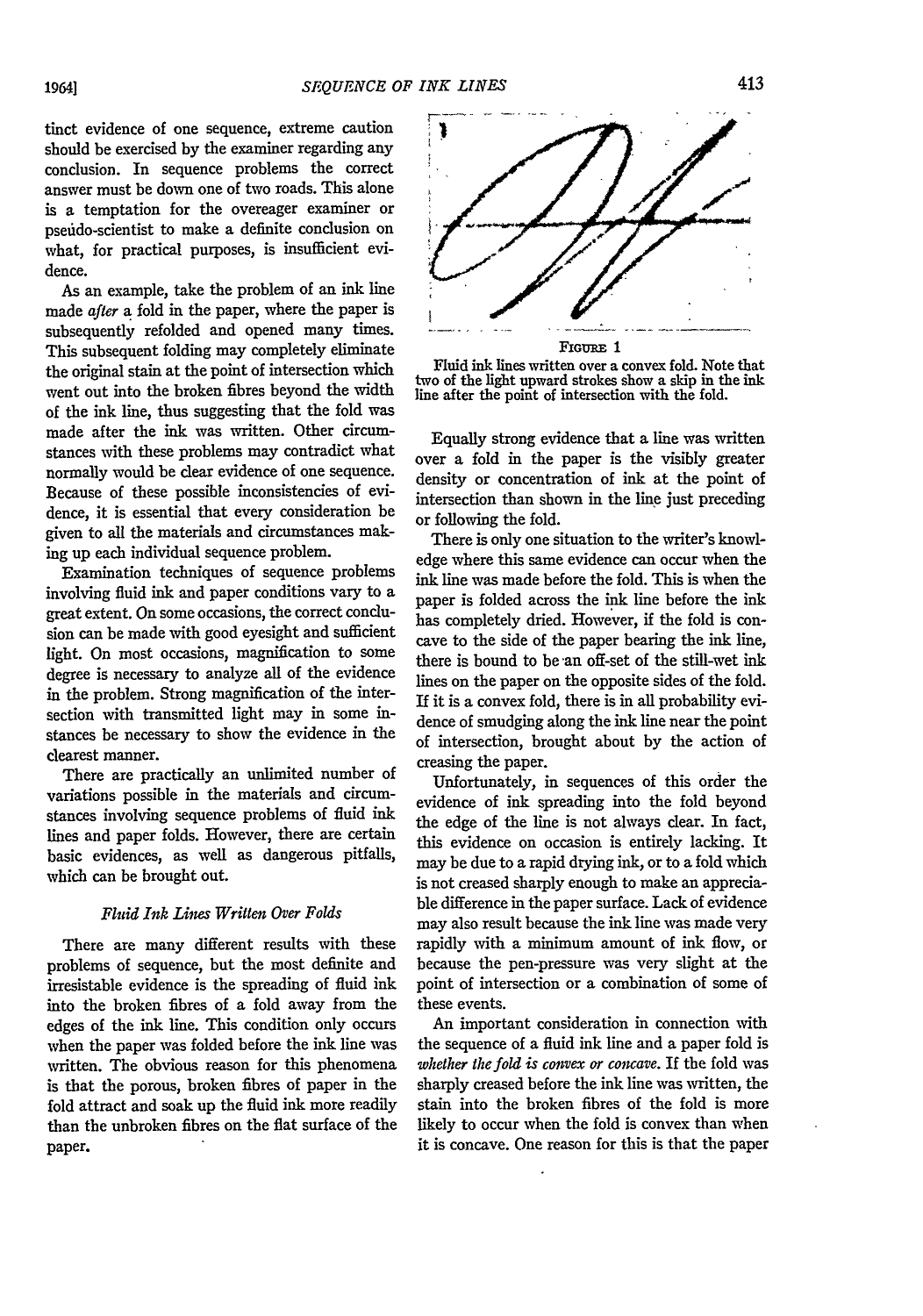

FIGURE 2

Fluid ink lines written over a concave fold. Note the upstroke in the beginning loop skipped over the fold leaving no point of intersection. The heavy downstrokes show a widened ink line immediately following the point of intersection. It is also interesting to note practically no change in the second and final upstrokes.

fibres along the fold are broken and loosened more on the outside surface (convex) than on the inside surface (concave). (See figure 1.)

Secondly, the pen-point and ink are more greatly effected by a "bump," or convex fold in the paper than a "dip" or concave fold. It is especially true if the ink line at the point of intersection was made rapidly with little pressure. Such an ink stroke at the point of intersection with a concave fold on occasion skips right over the paper where it has been creased inward, virtually leaving no point of intersection.

On the other hand, a rapid, lightly made ink stroke over a convex fold also occasionally leaves the paper surface for a short distance, but *after* the point of intersection. This action is similar to the "jump" that a skier makes off a ski-jump, the upward turn at the end of the jump being the top of the convex fold in the paper.

It is a common occurence at an intersection of a fluid ink line made over a concave fold to find that the ink line width diminishes slightly at the point of intersection, but shows a "bulb," or slightly greater line width at the far side of the fold. (See figure 2.) This, too, is similar to a skier's tracks, where on a downhill run they are very slight over a declivity, but make a greater than average depression in the snow just on the far edge of the declivity.

An important consideration in these problems of sequence is the type of pen-point used and the angle of the pen-point to the paper and to the direction of the line at the point of intersection. Evidence that an ink line which was written downward (normally the pressure stroke) was over a fold often is more obvious if there is some elasticity

in the pen-point nibs. This is true with both convex and concave folds.

The "bump" in a convex fold will cause the nibs to spread apart more just before and at the point of intersection with an elastic pen-point than with a point which has little or no elasticity. This spreading of the nibs, of course, causes the line to widen at the intersection. Even if the fibres of the fold are not broken enough to attract ink beyond the original line width (which does occur at times with good paper), the fact that the line is wider at the intersection than just beyond it is strong evidence proving the fold was made first.

Conversely, if a concave fold is sharp causing the paper not to lie perfectly flat on the supporting surface, an elastic pen-point will cause a greater widening of the ink line on the far side of the fold.

Another point to be considered is evidence indicating how sharp, or pointed the pen nibs are in the instrument used. Generally, fountain pen nibs are not as sharp as the nibs of a straight or dip pen. Nevertheless, crossings with an upstroke (where the pen is pointed in the same general direction of the stroke), over a sharply creased convex fold may cause the nibs of a fountain pen as well as a straight pen to "catch" on the fold, completely stopping thepen movement and sometimes making a hole in the paper. When such an event occurs, microscopic examination is hardly necessary to see the evidence.

A study of ink lines made after folds in paper when the ink is blotted shows little difference in the common evidence of this sequence. Practically all commercial inks spread into broken fibres of a fold to some degree before completely drying or being blotted. However, when a good deal of the ink in the line has been absorbed in the blotter, the evidence may be much less distinct.

*Summary.* The most important and persuasive evidence that an ink line was made after a fold in the paper is the presence of a stain beyond the edge of the line at the point of intersection. Other evidences include: the skip or brief narrowing of a line on the far side of a convex fold; the complete skip over the point of intersection with a concave fold; the narrowing of a line at the point of intersection with a concave fold sometimes followed by a slightly greater line width just after the point of intersection.

#### *Folds Made After Fluid Ink Lines*

The most distinctive evidence of an ink line having been made before the paper was folded is the *lack* of any change in its width in the area of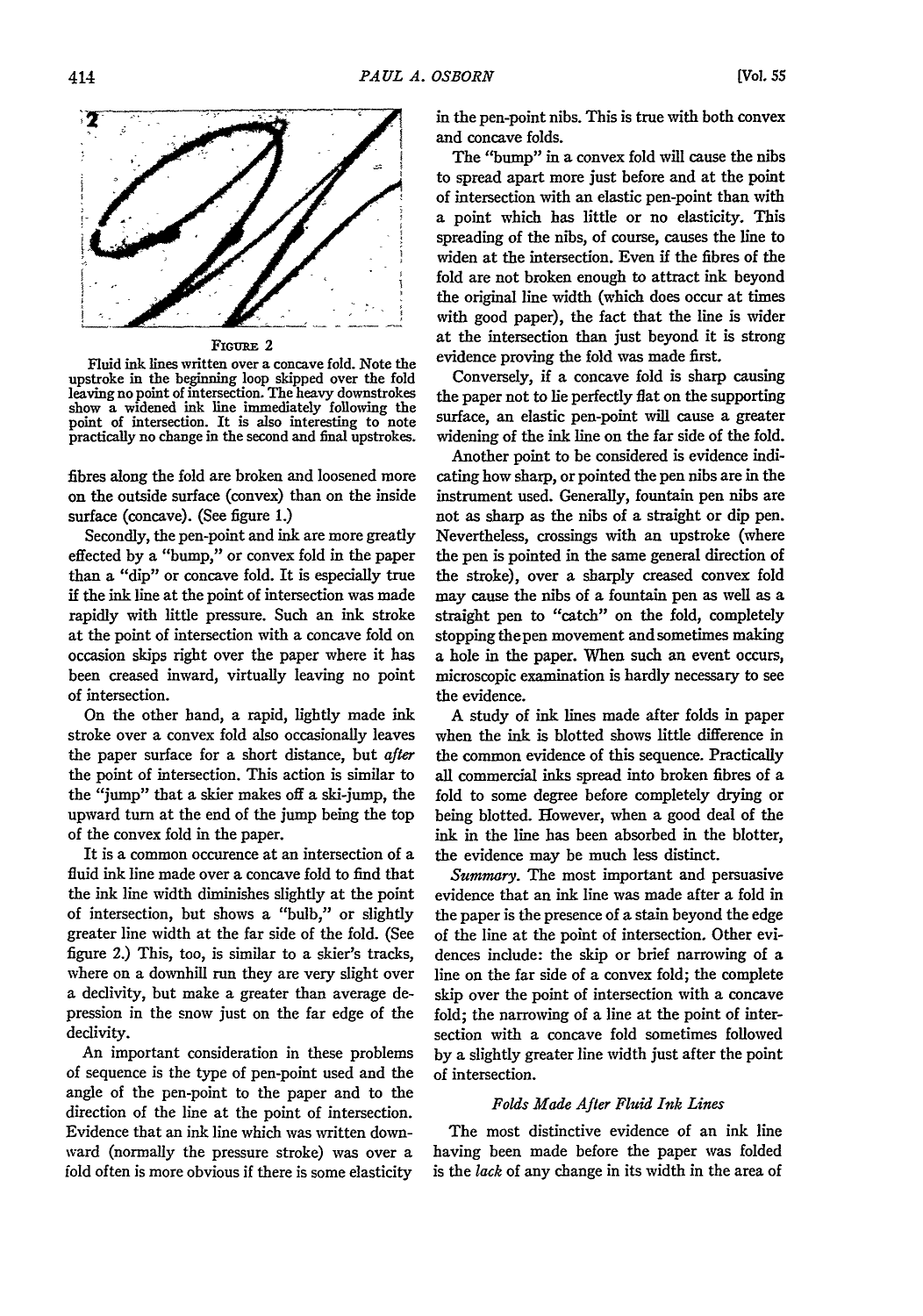

FIGURE 3

A convex fold made after fluid ink lines. The broken and unstained paper fibres at the points of intersection with the ink lines unfortunately are not always **so ap**parent in every case. Note the consistent line width of the fluid ink before and after the fold and some ink stains still remaining at the points of intersection.

the intersection or in the concentration of ink at the point of intersection. If the paper has been strongly creased, and opened and refolded a number of times, often the continuous stain of ink in the original line is broken showing unstained paper fibres at the point of intersection. (See figure 3.) However, a continuous, unchanging line width at the point of intersection with a fold must be considered in combination with the ink, paper and all of the circumstances surrounding the particular problem. In most sequence problems, the strength and porosity of the paper is probably the most important single factor in relation  $\tau_2$  questions of sequence.

Unfortunately, all paper creases are not sharp folds which visibly affect fluid ink lines written over it. Some paper creases, especially concave folds in a good grade of paper, may disturb the fibres on this side of the sheet so little that a rapidly made ink line intersecting it shows no evidence of having been written last. It is true a greater percentage of the time with fine, narrow strokes having little or no shading, than with heavier pressure strokes. Lack of evidence may also result when a folded paper is carefully flattened before an ink stroke is made over it or when a quick-drying ink is used. If an ink line intersects a fold more or less perpendicularly rather than at a sharp angle, the evidence is more likely **to** be less distinct showing the ink line subsequent to the fold.

Still another feature of the paper and fold which must be considered is the evidence of wear and dirt. Papers which have been folded and kept in a wallet or purse for a long time, or which have been excessively handled or dirtied in an unusual manner, may lack evidence at the intersection which at one time was dearly present. If one finds no stain beyond the edge of a fine ink stroke at the point of intersection with a fold that has been excessively worn or dirtied, he should carefully consider the possibility that such evidence in the ink did exist at one time. It is an unusual circumstance for an ink stain that spread into the fibres of a fold beyond the line width to be entirely eliminated, but it can happen. If a particular problem warrants consideration of this possibility, the strength and porosity of the paper, the staining ability of the ink, and the amount of ink in the line before and after the fold should be carefully analyzed. The direction of the original paper fold would be important, but this reference concerns paper so worn or damaged one could not possibly determine the direction of the original fold.

Of course, the likelihood of ink in a fold being destroyed is much less likely if the fold is concave rather than convex. With a concave fold, the ink line at the point of intersection is better protected against wear and tear than a line over a convex fold.

One should be aware of what at times is an optical illusion seen at the intersection of an ink line made prior to a sharp convex crease in heavy paper. When a sharp fold has been made and the paper subsequently flattened again (or folded at the opposite way and then flattened), a "ridge" may remain along the fold, especially if the paper is a very heavy grade. This elevation of the paper along the fold, at the point of intersection, has also raised the ink line where it follows the contour of the "ridge." Sometimes it seems that the ink line widens on this ridge, similar to the way a line widens slightly when it crosses over a convex fold. The fact is that the ink line width appears to be greater at the fold because it is curving over a rounded surface which was stained when it was originally flat. A careful observation of this sequence, however, reveals that where the line at the fold seems to widen slightly on one side, it actually is the same width as just before and after the fold. (See figure 4.)

Another optical illusion caused **by** paper folds is what seems to be a slight change in direction of an ink line after the point of intersection. Such a change in direction actually occurs at times in a line written over a fold, as the continuous penmovement has been physically interrupted. An illusion similar to this is caused **by** the slight change in the lie of the paper after the fold has been made.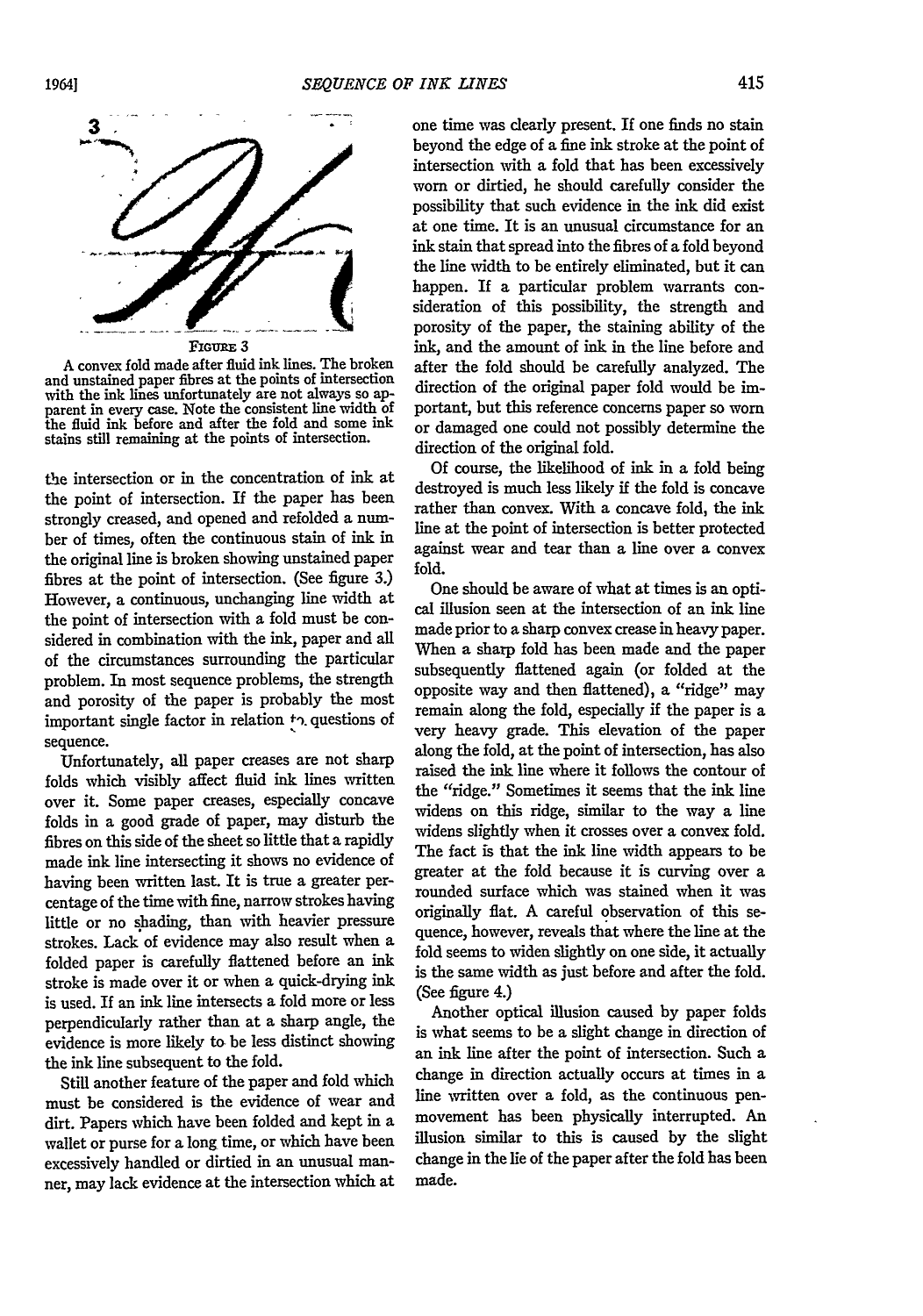

**FIGURE** 4

A convex fold made over an ink line on filing card paper. The card, after folded and then flattened, left a "ridge." The heavier ink line, following the contours of the "ridge," leave an illusion of showing a change at the point of intersection.

Careful observation should be made of the ink lines throughout all the writing in a document involving such a problem of sequence. An examination may illustrate that the writing was done with a faulty pen or with ink that did not flow from the pen evenly or continubusly. Fluid ink lines showing non-discriminate skips or heavy deposits on the flat surface should be most thoroughly studied. What appears to be evidence of a change in a line presumably caused by a fold, may actually be a common result of the defective pen or ink being used.

*Summary.* In most instances, the nature of evidence illustrating that an ink line was made over a fold is more distinctive than the evidence showing a fold was made after the ink line. This is simply due to the fact that usually a preceding fold will cause a positive, visible reaction to an ink line that could not occur for any other reason. Conversely, the visible reaction when a fold has been made over an ink line is, in most instances, less distinct. For this reason, it is normally easier to demonstrate by photography that a fluid ink line was made after a fold than to prove a fluid ink line was made before a fold.

It is hardly necessary to point out that with the greater number of crossings between a questioned writing and a common fold, the greater opportunity there is to illustrate conclusive evidence proving the correct sequence. If a problem of sequence involves three or four crossings between continued fluid ink writing and a common fold (admittedly not a common occurrence), and-one of these illustrate irrefutable evidence the ink went over the fold while the others do not, there can be no question but that the ink was subsequent to the fold.

On the other hand, the greater the number of crossings between a continuous fluid ink writing and fold where evidence indicates the fold was made last, the more definite basis there is for the conclusion of this sequence.

#### SEQUENCE **WITH** TEARS, **CuT** EDGES, OR PERFORATIONS IN PAPER

The evidence proving sequence with fluid ink lines and tears, cut edges, or perforations in paper is basically consistent with the evidence of sequence between these lines and intersecting paper folds. However, tears, cut edges, and perforations practically always disturb the original condition of the paper more violently than *d* fold, hence the evidence of sequence is more distinctive in a greater percentage of the cases.

A tear is distinguished from a cut edge and most perforations as it is the result of two parts of a sheet being pulled apart leaving fractured, uneven paper fibres. A cut edge results from a sheet being sliced apart by a sharp blade or blades leaving a smooth edge of evenly broken fibres. A perforation caused by a blunt instrument tears the edges of the paper, but most perforations, such as caused by a bank date perforator, leave holes with cleanly cut perimeters.

Fluid ink coming in contact with a torn edge generally shows more distinct evidence of being done last than when contacting a cleanly cut edge. This, obviously, is because a tear in paper causes a greater disturbance and change in the original position of the paper fibres than is caused by a clean cut.. The fractured, jagged ends of paper fibres in a tear, or the stripping of a calendered paper surface, more readily attracts the fluid ink than a cleanly cut edge.

The typical evidence of a fluid ink line made after a cleanly cut edge is the presence of ink along the side of the cut (those paper fibres which were not exposed to the surface of the paper before it was cut). The heavier the intersecting ink line, the more pronounced is the ink along the side of the cut sheet. Often, a heavy ink line over a cut edge not only extends down along the sides of the cut edge, but continues the staining action onto the opposite side of the sheet.

When one is studying such a problem of fluid ink and an intersecting cut edge, care should be taken concerning what is the surface of the paper and the "side" of the paper at the cut. With lightweight paper, or with paper cut **by** dull scissors, the edges of the cut may be squeezed together so that one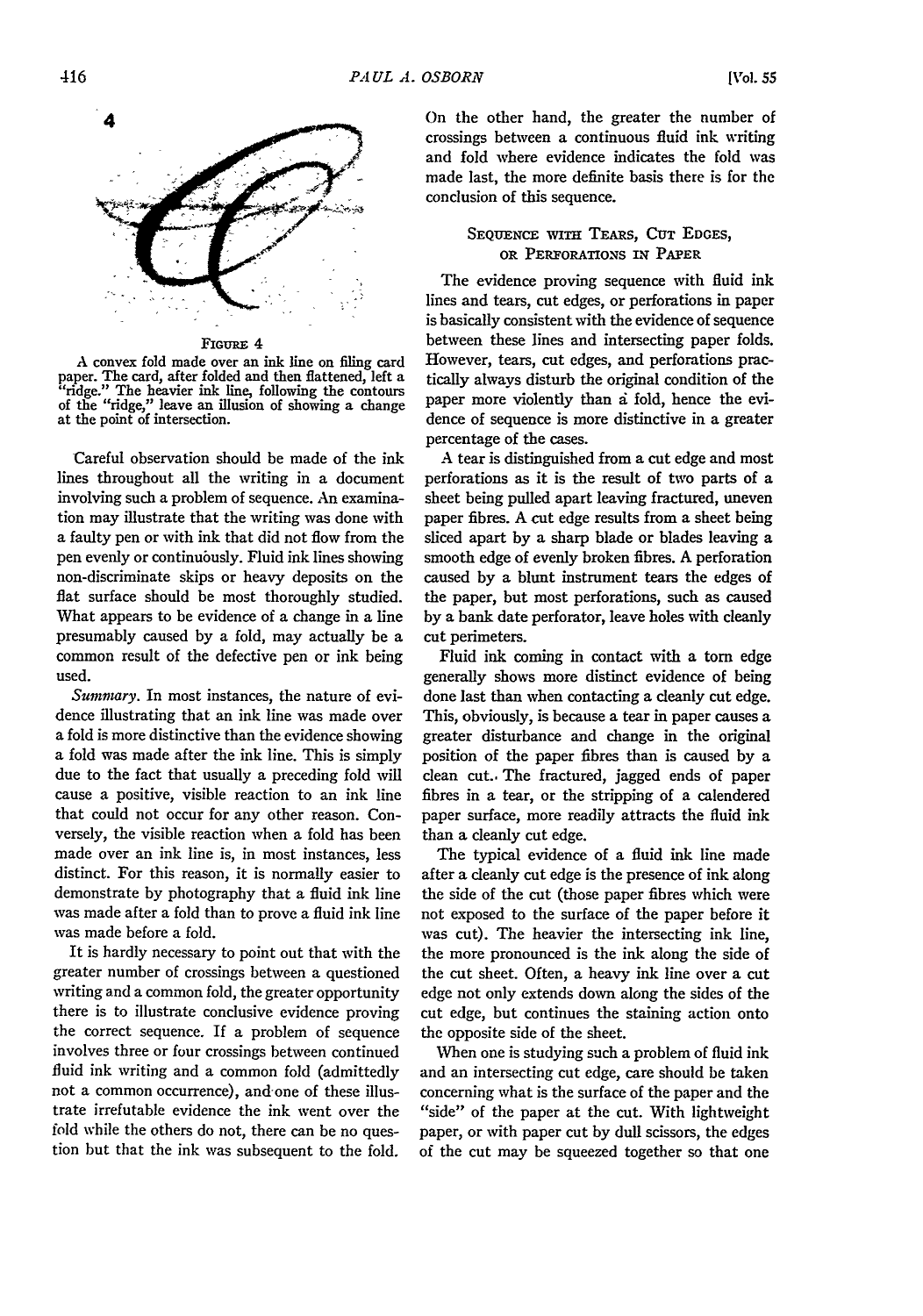

**FIGuRE** 5

The payee's name on this check was originally "Pete Frass," later altered to "Peter Frasse Steel Co." The orig- inal name was written before the amount was put on the check with a checkwriter, along with the "Payee Perforator" embossings, consisting of four rows of raised impressions in the paper through the name. These embossings broke through the ink stains where they contacted the original writing leaving unstained paper fibres. (As in the  $(P_1)$ " "t" and "F".) The fluid ink in the added writing, done after the "Payee Perforator" embossings, sho different sequence **by** the attraction of ink into the broken fibres of the embossings.

cannot actually see the "side" of the sheet. In this case, one may not see those paper fibres which were unexposed to the surface before the cut was made, but instead is looking at the curled or squeezed-together surfaces of the paper.

Ink which has not bled downward from the surface of a cut edge onto the side of a sheet does not conclusively prove that the cut was made last. On rare occasions, when a fine line is made extremely rapidly and the pen is beginning to be lifted off the paper just as it intersects the cut edge, it is possible the very slight amount of ink stain will not extend down the side of the edge before drying. This, naturally, is more apt to happen with a fast-drying ink or with ink which is less aqueous, or with paper which is less porous. All such factors and circumstances must be carefully weighed before reaching a conclusion.

Shortly before this article was written, examinations were made by the author in a case involving alterations of over 300 checks, where additions were made to the original payees' names (written in fluid ink). The alterations were made after the amount had been put on each check by a checkwriting machine and after the checks had gone

through the bank. Reference is made to this particular case as it affords an excellent example for determining the sequence of tears and perforations in paper with fluid ink.

The company employee who originally made out the fraudulent checks first wrote a fictitious personal name on the face. Then he put in the amount on the check using a company checkwriting machine and forged the payor's signature. Next, he wrote the fictitious payee's name on the back very lightly, followed by his own signature, also written very lightly, and cashed the check. When the checks were returned from the bank, the same employee then erased the two lightly written endorsements on each check and put a fictitious rubber stamp endorsement of an actual company over the erased area. Then, he changed the personal name of the payee on the face of the check to this same firm name with whom the victim company was actually doing business. As an example, one payee's name was originally written 'Tete Frass," but after the check was returned from the bank, it was altered, making the payee "Peter Frasse Steel Co., Inc." (See figure 5.) Another rather clever alteration was the personal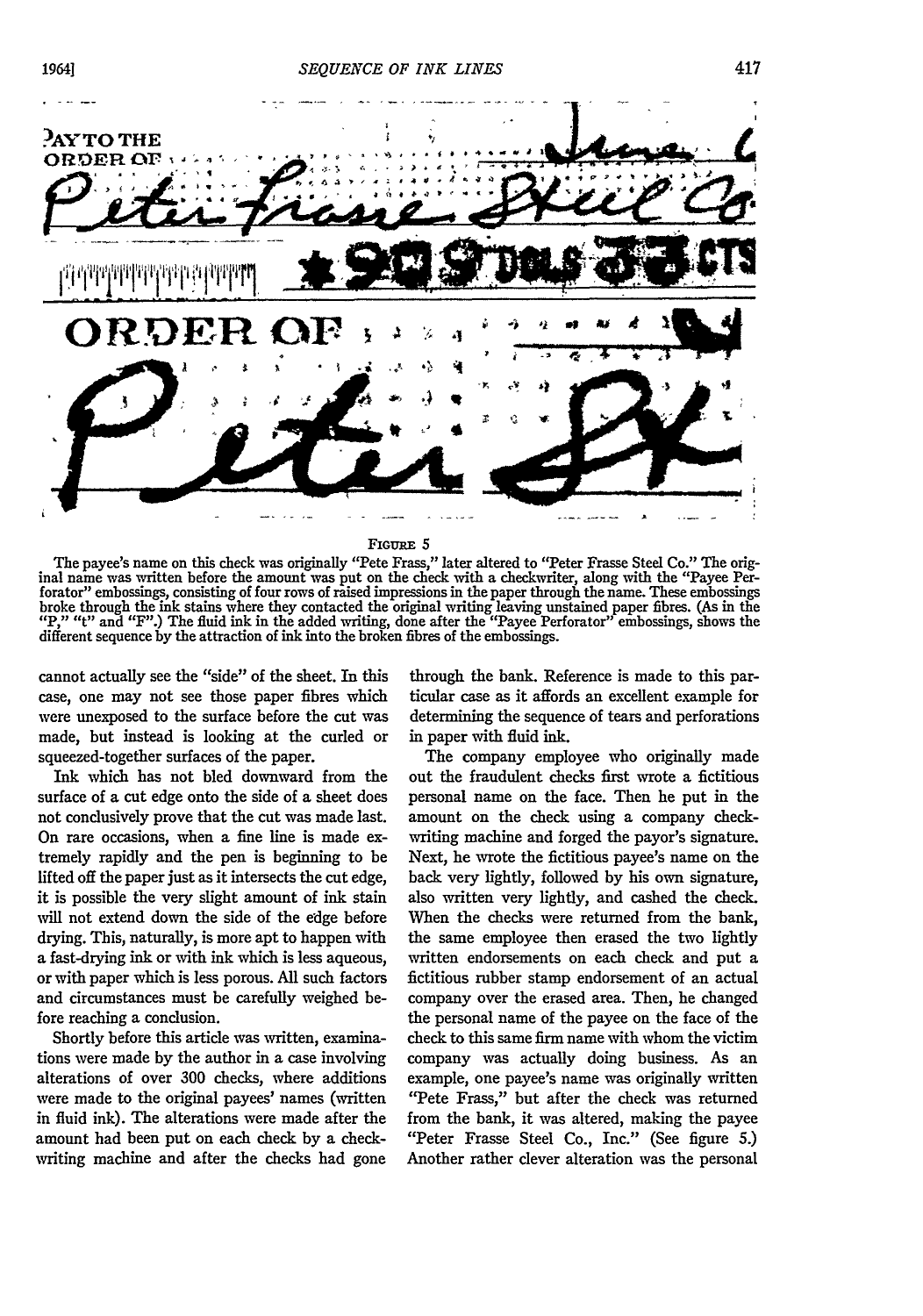name "Pat Transmissi" later added to, making the payee "Patron Transmission Co." A third was the name "Trave Insiera" (without an "i" dot), later changed to "Travelers Insurance Co."

The personal names were first written on the checks to allay any suspicions at the bank when the checks were cashed by the employee. The later addition making the payee an actual firm name on the face of the check and the stamp endorsement bearing the firm's name being put over the original, erased handwritten endorsements on the back, was done to cover up the fraud from the company. (Many of the imaginary personal names that were made up so they could later be altered to actual firm names were quite ingenious. In fact, the thefts continued for more than a year before they were discovered, and the losses amounted to over \$130,000.)

In every instance, the original payee's name was written on the face of the check *before* the amount was put on with a check-writing machine. Along with the amount in words and figures, this checkwriter also caused four rows of "bumps", or raised knobs along the area of the check where the payee's name was written. (These embossings are referred to as the "Payee Perforator".) These were not complete perforations in the paper, but embossings raised just enough to cause a slight tear around their circumference.

Where these embossings intersected with the fluid ink lines of the original payee's name, there was just enough tear around the circumference of each embossing to show unstained paper fibres, clearly illustrating the sequence of the ink line written before the amount was put on the check. Where the ink lines of the added writing in the payee's name intersected with the embossings, the paper was quite visibly stained beyond the normal width of the ink line into the broken fibres around the circumference of the embossings. Of course, where some embossings had greater fibre damage or where the ink line was heavier or wider, the evidence that the line was written last was more apparent.

Even though the employee used the same ink and pen most of the time when he added to the payees' names on the checks after they were returned from the bank, the evidence as described was very clear in each instance when the added writing touched one of the "payee perforator" embossings.

A second important feature in the case was that on many of the checks, the payee's name also inter-



#### **FIGuRaE** *6*

An illustration showing evidence of an ink stamp en-dorsement on the back of a check being made after the check had gone through the bank. In the top photograph, part of the stamped endorsement on the back of the check is shown where it intersects with perfora- tions caused by the bank dating machine. The bottom section shows the same perforations seen from the face of the check, where the ink from the stamp endorsement bled through leaving a stain around the perimeters of five holes.

sected with perforations in the check caused by the bank-dating machine. Here again, the ink in the original payees' names showed no change at the intersection with the holes. White, unstained paper fibres were dearly apparent around the sides of each perforation. But, where the ink line of the added part to the payees' names intersected with the bank stamp perforations, the sides of the holes were dearly stained and in many instances the ink actually stained or bled through onto the back surface of the check around the holes.

Additional evidence proving the fraudulent operation was found on a few checks where the bank-dating perforations also intersected with the ink used in the stamp endorsement that was put over the erased area on the back. Here, too, the ink from the stamp endorsement stained the sides of the perforations and in some instances bled through to the face of the check, proving the sequence of the stamp endorsement made after the bank date perforations (See figure 6).

As was described previously in connection with